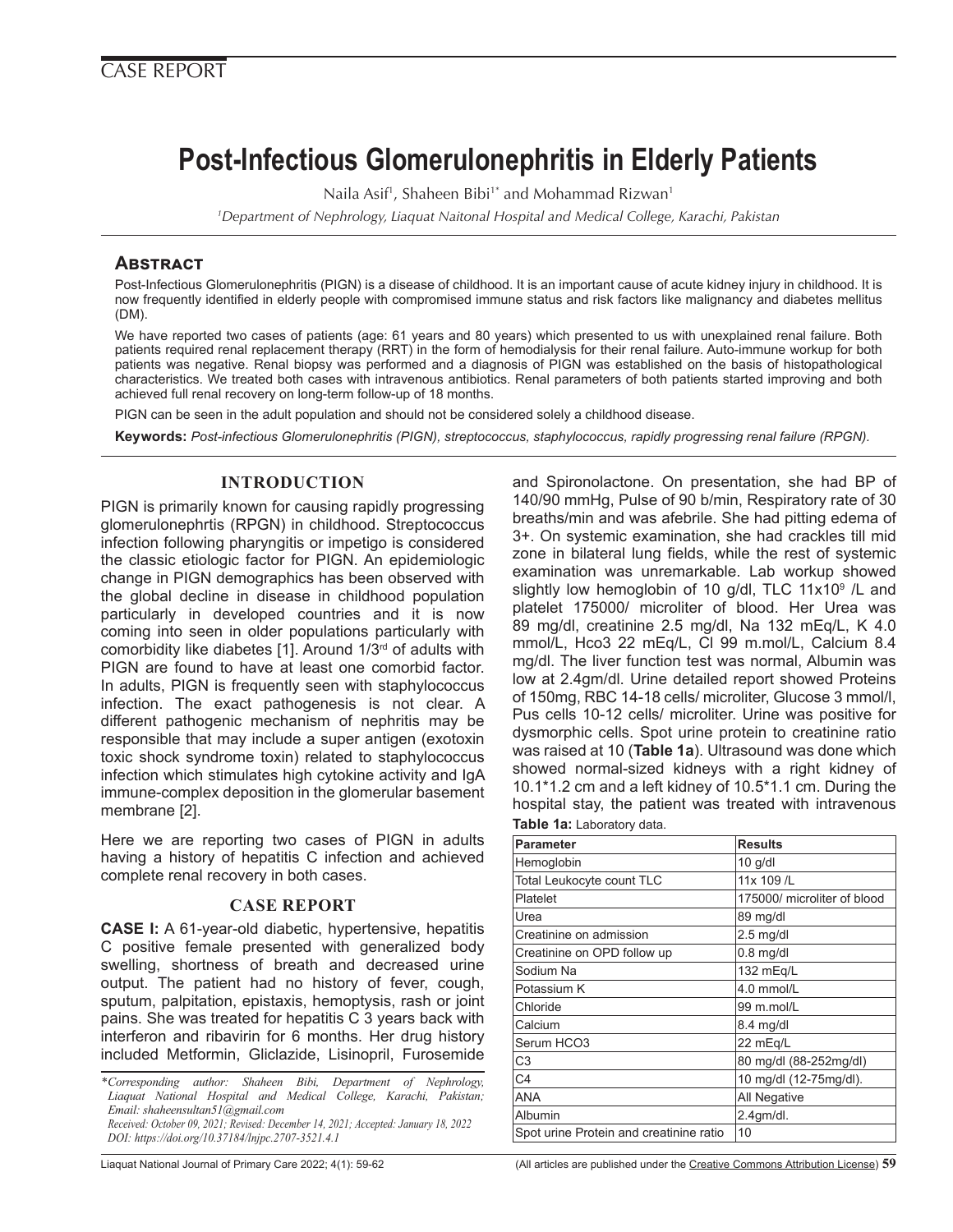| Table 1b: Biopsy findings. |  |  |
|----------------------------|--|--|
|----------------------------|--|--|

| Technique         | <b>Results</b>                                                                                                                                                                                                                        |  |
|-------------------|---------------------------------------------------------------------------------------------------------------------------------------------------------------------------------------------------------------------------------------|--|
| Light Microscopy  | • Total 6 glomeruli exhibiting endocapillary<br>proliferation.<br>• Neutrophils were seen within the capillaries<br>• No definite neutrophil in mesangium.<br>• No sclerosis<br>Interstitium showed mild to moderate<br>inflammation. |  |
| Immunoflorescence | $\bullet$ IqM +ve<br>• C1q +++ve (membrane plus mesangium)<br>• C3c +++ve (membrane plus mesangium)<br>· IqG Negative                                                                                                                 |  |

● IgA Negative



Light microscopic picture with H&E staining

**Fig. (1)**: Interstitium showing intact tubules with mild to moderate inflammation.

**Fig. (2)**: Glomeruli with closed capillary loops suggesting endocapillary proliferation <arrow head>.

antibiotics and had multiple sessions of hemodialysis and ultrafiltration. Her autoimmune workup showed ANA negative and low C3 at 80 mg/dl (88-252mg/ dl) and low C4 at 10 mg/dl (12-75mg/dl). Considering unexplained renal failure her renal biopsy was done. The biopsy report showed a total of 6 glomeruli exhibiting endocapillary proliferation. Neutrophils were seen within the capillaries with no definite neutrophil in the mesangium. There were no spikes, membrane thickening, double contouring or any signs of sclerosis. The interstitium showed mild to moderate inflammation. Immunofluorescence revealed IgM +ve, C1q and C3c +++ve (membrane plus mesangium), while IgG and IgA were negative (**Table 1b**) (**Figs. 1&2**). Final diagnosis of Proliferative glomerulonephritis most likely postinfectious glomerulonephritis was established. The patient's renal parameters gradually started improving within a week and she started making good urine output. The patient was followed in the clinic and longterm follow-up up to 18 months showed complete renal recovery with a creatinine of 0.8 mg/dl.

**CASE II:** A 80-year-old hypertensive and hepatitis C positive female presented with generalized body swelling, abdominal distension and shortness of breath. The patient had no history of flu, rash, joint pains or bleeding. The patient was referred from a periphery hospital where she was admitted for a week and was managed for acute renal failure with volume overload. She has sessions of hemodialysis with ultrafiltration. The patient had a history of cholecystectomy and an untreated hepatitis c infection. The patient had a drug

#### **Table 2a:** Laboratory data.

| <b>Parameter</b>                     | <b>Results</b>              |
|--------------------------------------|-----------------------------|
| Hemoglobin                           | $9.6$ g/dl                  |
| Total Leukocyte count TLC            | 6.5 x 109 /L                |
| Platelet                             | 294000/ microliter of blood |
| Urea                                 | 193 mg/dl                   |
| Creatinine on admission              | $3.4$ mg/dl                 |
| Creatinine on OPD follow up          | $1.0$ mg/dl                 |
| Sodium Na                            | 134 mEg/L                   |
| Potassium K                          | 6.1 mmol/L                  |
| Chloride                             | 98 m.mol/L                  |
| Calcium                              | 8.2 mg/dl                   |
| Serum HCO3                           | 22 mEq/L                    |
| C <sub>3</sub>                       | 100 mg/dl (88-252mg/dl)     |
| C <sub>4</sub>                       | 24 mg/dl (12-75mg/dl).      |
| <b>ANA</b>                           | All Negative                |
| Albumin                              | $2.0$ gm/dl.                |
| 24 Hour urine Protein and creatinine | 1470mg/l.                   |

#### **Table 2b:** Biopsy findings.

| <b>Technique</b>  | <b>Results</b>                                                                                                                                                                                                                                                                                                                                                                                    |
|-------------------|---------------------------------------------------------------------------------------------------------------------------------------------------------------------------------------------------------------------------------------------------------------------------------------------------------------------------------------------------------------------------------------------------|
| Light Microscopy  | • Total 14 glomeruli<br>$\bullet$ 3 glom diffuse<br>mesangiocapillary<br>proliferation.<br>• Neutrophils were seen within the capillaries<br>• 7 glomeruli showed collapsed and wrinkled<br>• capillary walls with tortuous membranes.<br>• 4 globally sclerosed<br>• Interstitium showed moderate acute and<br>chronic inflammation.<br>• Small arteries showed mild fibrointimal<br>thickening. |
| Immunoflorescence | • IgM Equivocal<br>• C1q ++ve (membranous and mesangial,<br>qranular)<br>• C3c ++ve (membranous, granular)<br>• IgG ++ve (membranous, granular)                                                                                                                                                                                                                                                   |

history of carvedilol and hydralazine. The patient was vitally stable with a BP of 120/70 mmHg, Pulse 88 b/ min, Respiratory rate of 28 breaths/min and she was afebrile. On systemic examination patient had bilateral basal crackles in both lung fields, the abdomen was soft, distended with positive fluid thrill and shifting dullness, all other systemic examination was unremarkable. Her lab workup showed a low Hb of 9.6 g/dl, with normal TLC 6.5 x 109 /L and Platelet 294000/ microliter of blood. Her Urea was 193 mg/dl, creatinine of 3.4 mg/dl, potassium 6.1 mEq/L, Na 134 mEq/L, HCO3 22 mEq/L, Cl 98 mmol/L, Ca 8.2 mg/dl, PO4 5.8 mg/dl, Mg 2.5 mg/ dl, albumin of 2.0 g/dl. Her liver function test was normal. Her urine detailed report showed Protein of 250mg, RBC Numerous, Pus cells of 2-3 cells/microliter. Her 24-hour urine protein was 1470mg/l (**Table 2a**). On ultrasound of kidneys, the right kidney was 9.4\*1.0cm and left kidney 9.4\*1.2 cm. Multiple sessions of hemodialysis and ultrafiltration were done. Autoimmune workup showed ANA negative with normal C3 and C4 of 100 mg/dl and 24 mg/dl respectively. Provided unexplained nature of her renal failure renal biopsy was done that showed a total of 14 glomeruli; 4 glomeruli were globally sclerosed, 3 glomeruli showed diffuse mesangiocapillary proliferation along with neutrophilic infiltration, 7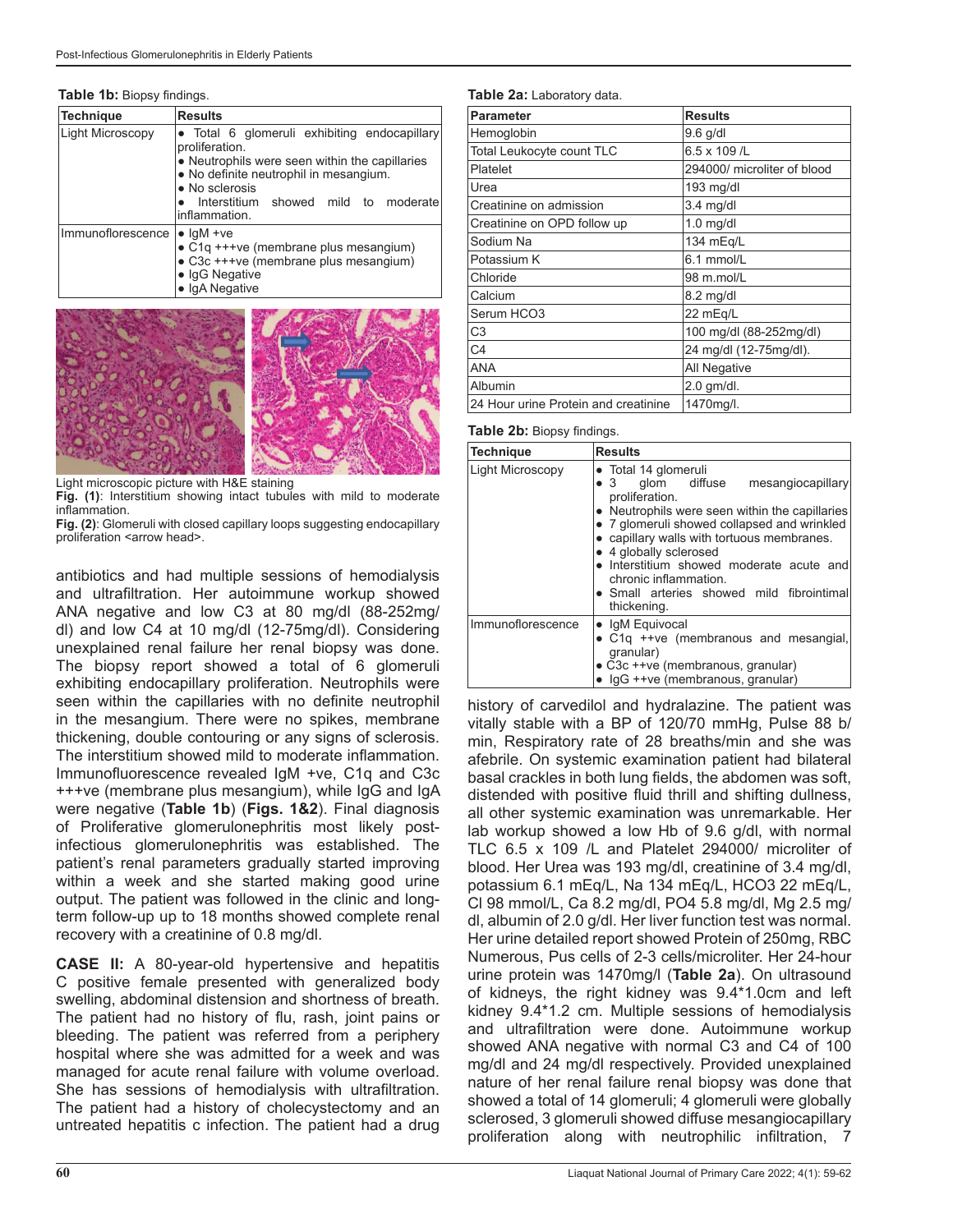

Light microscopic picture with H&E staining **Figs. (3&4)**: Glomeruli showing closed capillary loops and busy mesangium suggestiveof diffuse mesangiocapillary proliferation <arrow head> Interstitium showing increased inflammatory cells.

glomeruli showed collapsed and wrinkled capillary walls with tortuous membranes. Tubules were unremarkable. The interstitium showed moderate acute and chronic inflammatory cell infiltrates comprising lymphocytes, plasma cells, neutrophils and eosinophils. Small arteries showed mild fibrointimal thickening. Immunofluorescence showed IgM Equivocal, IgG and C3c ++ve (membranous, granular) and C1q ++ve (membranous and mesangial, granular) (**Table 2b**) (**Figs. 3&4**). The patient was diagnosed with diffuse proliferative glomerulonephritis most likely post-infectious glomerulonephritis. Her renal parameters gradually started improving. She achieved Long term complete renal recovery on long-term followup of 18 months with serum Cr of 1.0 mg/dl.

#### **DISCUSSION**

Infectious etiologies are very well described as a cause of acute kidney injury since the mid of 800s. Acute postinfectious glomerulonephritis (PIGN) is an immunological process following an infection caused by Streptococcus and results in acute kidney failure. The disease was previously considered a typical childhood disease developing after throat or skin infection secondary to beta-hemolytic Streptococcus. Immune-complexrelated pathogenesis exists in which Molecular mimicry between soluble streptococcal antigens (*e.g.* SpeB and FimH) cross-react with glomerular proteins including laminin, vimentin and collagen. This cross-reaction results in antibody-mediated damage to the glomerular basal membrane [3]. PIGN has now almost disappeared from the developed world but the classic childhood form is still present in the developing part of the world. The estimated incidence in developing countries is more than 200 cases per million population (pmp)/year [4] and according to an observation the incidence is estimated even greater than this due to unregistered cases of epidemic clustering of PIGN in developing countries [5].

However, there is noted a transition of disease from pediatrics to the adult population in the developed countries. The disease in the adult population came into notice for the 1<sup>st</sup> time in Italy when an epidemiological evaluation showed an incidence of PIGN more than double in the elderly than in the pediatric population [6]. We have reported two cases of PIGN in the elderly with

comorbidity like diabetes mellitus (DM). Predisposing factors for PIGN in adults are diabetes, malignancy, intravenous (iv) drug-abuser and severe vasculopathy [7].

Various differences of PIGN in adults are identified from classic pediatric PIGN. In contrast to classic PIGN for which beta-hemolytic Streptococcus is the main etiological bacteria, adult PIGN usually follows infection with Staphylococcus aureus (both methicillin-susceptible (MSSA) & methicillin-resistant (MRSA) [8]. The classic PIGN commonly follows skin and throat infection while adult PIGN may follow remote site infection including Urinary tract infection (UTI), skin infection, viral or even fungal infections. It typically presents as a nephritic syndrome with hematuria (macro- or microscopic), raised blood pressure (hypertension), proteinuria, edema and renal failure of variable severity. In a study of 2011, 109 cases in the elderly with PIGN were identified in which different offending bacteria are found from the typical childhood disease including staphylococci (24 to 60%) including S. epidermidis and S. aureus, streptococci (16 to 30%), gram-negative cocci including E-coli, acinatobactor and pseudomonas, Chlamydia, Mycoplasma, fungi like Candida, Histoplasma, viruses like HSV, CMV, EBV, HBV, influenza, RSV and parasites including Toxoplasma and Plasmodium malaria [9].

Renal biopsy is usually not required for childhood disease and is characterized by proliferative glomerulonephritis (GN) with diffuse hypercellularity. The cellular infiltration is exudative and consisting neutrophils, monocytes, rare lymphocytes with CD68, CD3, CD20 and endothelial cells. Capillary lumen and urinary space are reduced. In contrast, in old patients, renal biopsy is indicated in case of rapidly progressive renal failure, nonresolving or delayed resolving renal failure, nephrotic range proteinuria and persistently low C3. Histology is characterized by IgA-dominant deposits. Rarely, crescents and severe interstitial inflammation are seen. Despite all differences in PIGN of two age groups the therapy mainly remains the same and consists of culture-guided systemic antibiotics. A small change is the use of steroids in selected cases of adult PIGN say for example; biopsy positive for crescents.

The prognosis for the elderly population is defined to be poor with 33% progressing to end-stage renal disease <ESRD> and full renal function recovery in fewer than 25% cases [10]. In another review article, 60% progression to ESRD is mentioned [11], in our case both patients were required renal replacement therapy (RRT) in the form of hemodialysis but they achieved full renal recovery on long-term follow-up.

Authors suggest considering PIGN as an important possible cause of unexplained renal failure in elderly patients.